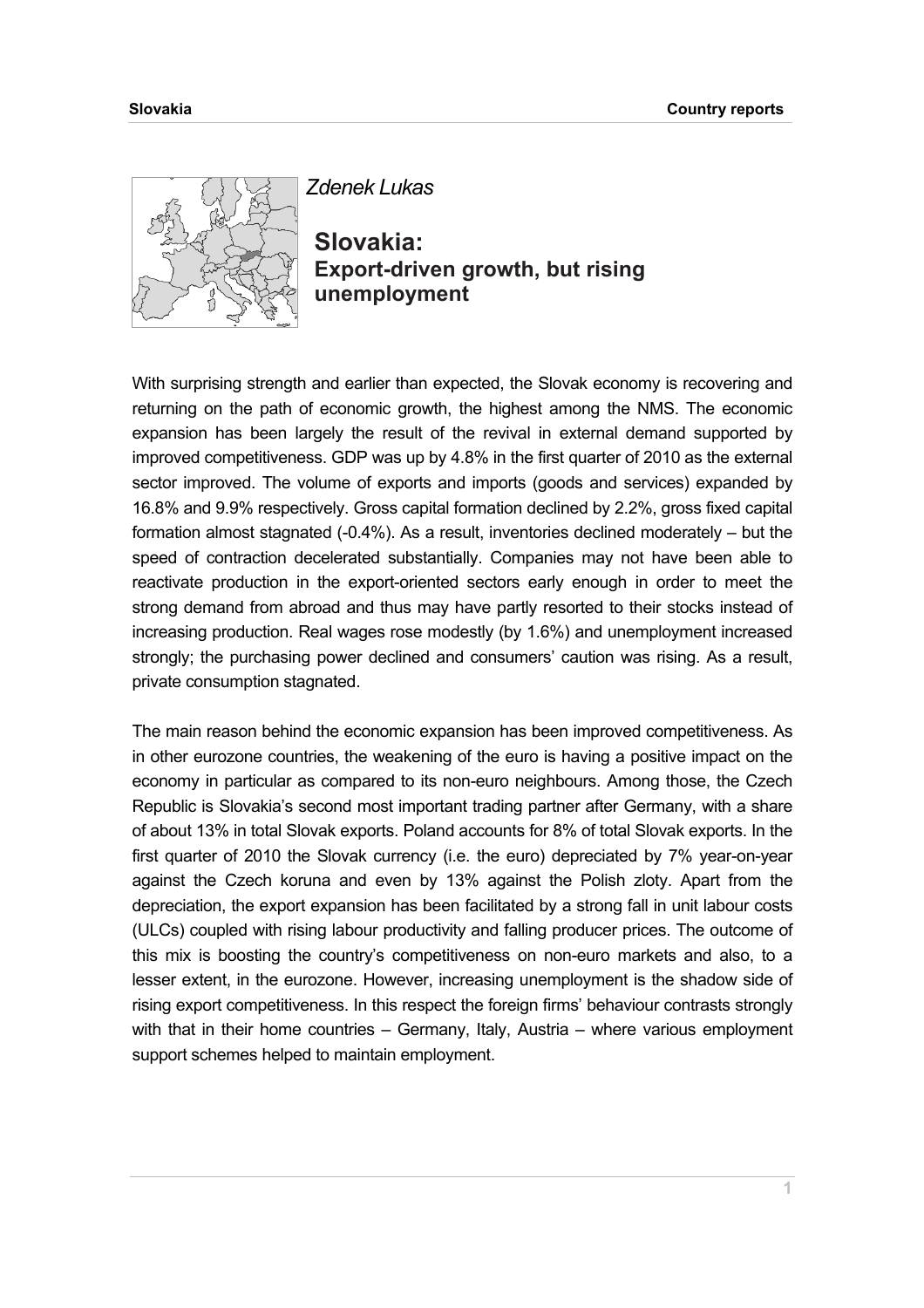The rising competitiveness coupled with recovering external demand has stimulated growth in industry. Gross industrial output rose by 20% in the first quarter of 2010, whereas industrial employment (LFS data) dropped by 12% (about 20% of industrial jobs were shed within one year). As a result, industrial labour productivity increased by about 30%. With nominal wages up by some 8% (partly due to structural effects as less skilled and less paid jobs were cut), ULCs declined by some 20%. In addition, the mentioned euro depreciation against a basket of currencies has boosted the competitiveness of Slovak tradable goods outside the euro area (one-half of exports) even more. Total exports rose faster than imports and the foreign trade surplus amounted to EUR 302 million in the first quarter of 2010, as compared to a deficit of EUR 240 million in the corresponding period of 2009. Notably, while total exports rose by 18%, exports to Poland and the Czech Republic expanded by 33% and 22% respectively (in euro terms).

As in the pre-crisis period, foreign investment enterprises in the automotive industry are the most important driving force of the economy. Expanding by 53% in the first four months of 2010, car output recovered significantly faster and more strongly than expected. That growth was exclusively export-driven: car sales in Slovakia dropped by more than 40% year-on-year in spring 2010. Similar to the experience of other EU countries, the carscrapping scheme fuelled demand in Slovakia only in the first half of 2009. Robust growth in the first four months of 2010 was also observed for machinery (53%), chemical products (36%), electrical equipment (33%) and steel production (25%). However, despite the optimistic mood prevailing in manufacturing, the reported year-on-year growth has to be seen against the background of the low statistical base in the corresponding period 2009 when the sector collapsed. As opposed to industry, construction output continued to fall (by 10%) in the first four months of the year. Nevertheless, prospects are encouraging as highway construction (supported by EU transfers) could provide an important impetus to the construction industry.

Although in the course of 2009 the government had adopted several anti-crisis measures chiefly targeted at the support of household consumption and employment, the recent revival has been solely export-led. In addition, the Slovak labour market has significantly deteriorated, with the unemployment rate (LFS) rising by 4.6 percentage points year-onyear to an average level of 15% in the first quarter of 2010. In particular industry, being foreign-owned to a high degree, has been affected. The country's eastern and southeastern districts are still struggling with the highest unemployment. However, also Bratislava – where the bulk of prosperous FDI companies is located and which so far has been an 'island' of high employment – is now facing rising unemployment as these companies have started laying off staff.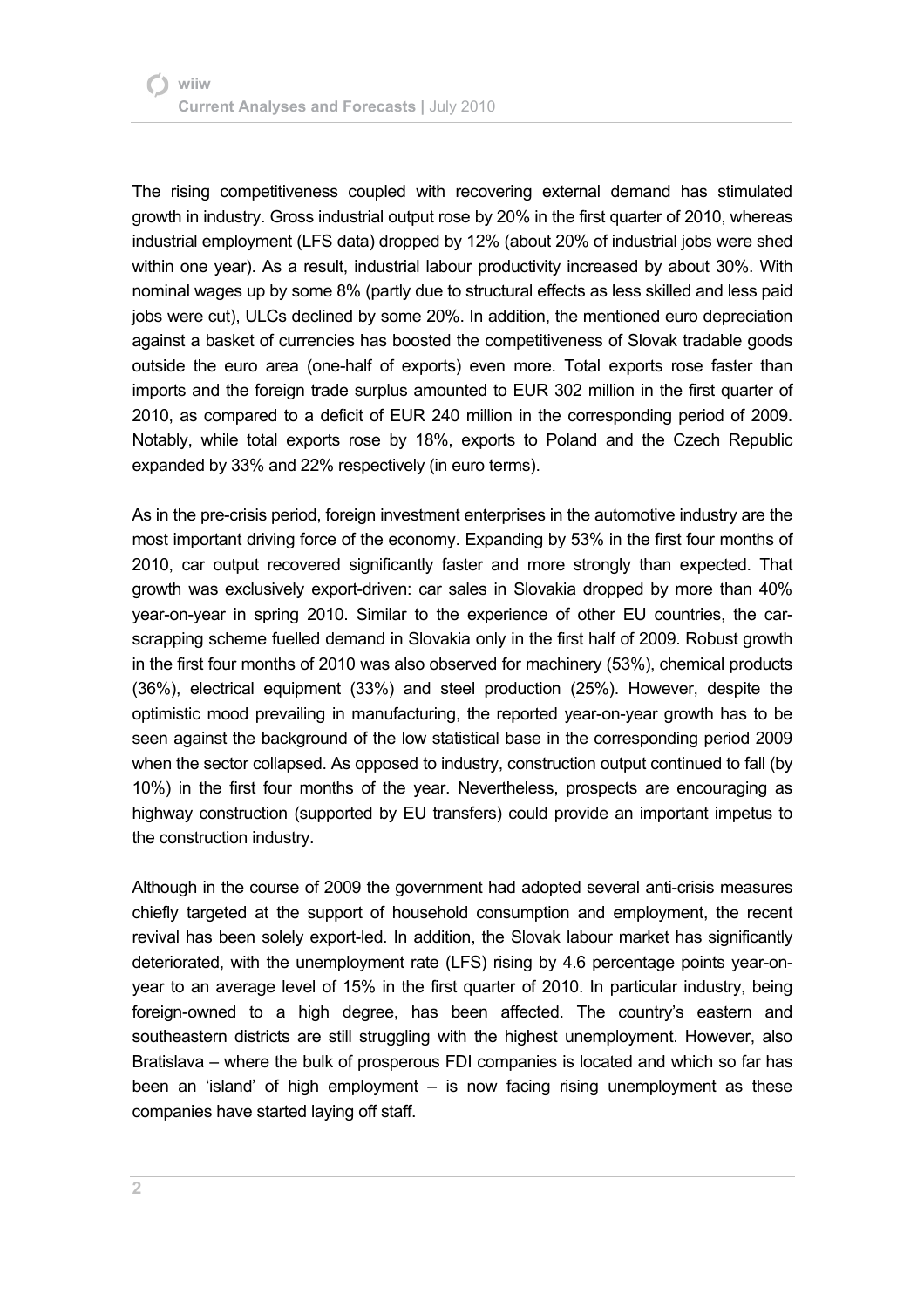The average harmonized inflation rate amounted to 0.9% in 2009 and came to a complete halt in the first quarter of 2010. That also reflects the depressed state of the economy, of consumption and retail trade. In the first five months of the year the budgetary revenues stagnated, whereas the expenditures – before the elections – rose by 26% year-on-year. If the budgetary deficit were to rise at the same rate, the general government deficit would amount to more than 7% of GDP in 2010. In the light of recent developments, the envisaged reduction of the general government deficit from 6.8% to 5.5% pf GDP in 2010 and eventually to 3% in 2012 is far from certain. Apart from the current dynamics of the rising budget deficit there are other concerns such as the absence of binding limits on budgetary expenditures, the long-term sustainability of the pension system (due to the ageing population and cuts in the second, i.e. private, pillar of the pension system) and rising unemployment benefits. Past experience has shown that only several years of strong GDP growth have an effect on employment. The need for public spending will therefore remain for some time to come.

Following FDI inflows of EUR 2.4 billion in 2008, foreign direct investment came to a standstill in 2009 as some investors left the country, curbed investment or postponed planned investment. Although the economy is recovering, there is still not much room for a revival of FDI due to unused production capacities. Starting in 2011, VW will produce its New Small Family models in Slovakia and invest here EUR 300 million. Besides, the Slovak electric utility company Slovenské elektrárne (66% of shares owned by the Italian energy company Enel) will complete the third and fourth units of the Mochovce nuclear power station. This – the biggest – private investment (EUR 2.7 billion) is to be spent up until 2013.

The economic sentiment indicator is still lower than the long-term average (by 8 percentage points), but it increased by 24 points in May 2010 year-on-year. In addition, new orders received in industry show signs of recovery. In manufacturing new orders increased by 30% year-on-year in the first quarter of 2010. It seems that there is sustained optimism in the recovery. Backed by the current expansion, industrial output may grow by more than 15% this year. That should be boosted by a recovery in FDI inflows in 2010 to about EUR 1 billion with further FDI growth in the following years.

As for sustainable economic growth in the future, the crucial point is to avoid any measures that would threaten Slovakia's regained competitiveness and thus might undermine its competitive position particularly within the EU. If the euro remains weak and ULCs low, GDP growth may expand by above 3% in 2010. Later on, provided a strong recovery of the economies of Slovakia's main trading partners, GDP growth may even accelerate.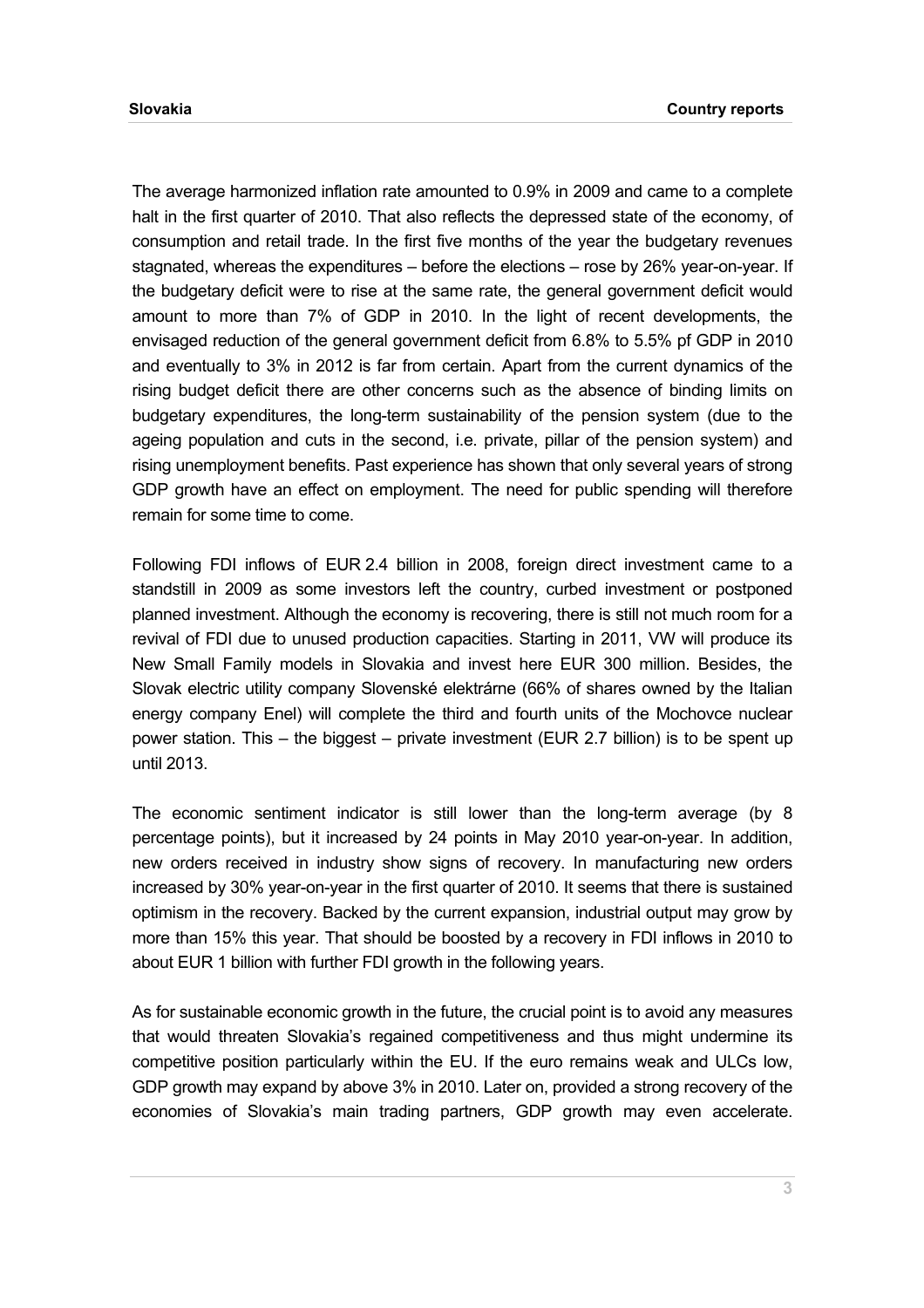However, economic growth powered by massive consumption appetite will not return to the high rates seen a few years ago, as the purchasing power will rise only moderately. The trade surplus and an improving income balance may diminish the current account deficit to below 3% of GDP in 2010. The main challenges for the new government relate to rising unemployment and an escalating budget deficit.

Although the ruling party Smer-SD, led by Robert Fico, won (with nearly 35%) the parliamentary elections held on 12 June, it was not able to form the next government. Its previous ally, the LS-HZDS party headed by Vladimir Mečiar, did not pass the 5% threshold required to enter parliament, and its second ally, the extreme-nationalist Slovak National Party (SNS), surpassed the threshold only by a close vote. On the other side, the entire opposition centre-right block – led by the Slovak Democratic and Christian Union – Democratic Party (SDKU-DS), together with the new liberal party Freedom and Solidarity (SaS) and the Christian Democrat Movement (KDH), and with the moderate ethnic Hungarian party called the Bridge (MOST-HID) – has a majority with 79 seats in the 150 seat parliament. This block formed the new government, as the four parties' leaders rejected to cooperate with Smer-SD.

The elections being over, the most important challenge for the new cabinet is to prepare, in due time, a plausible austerity budget for 2011 and a credible programme of medium-term fiscal stabilization. Failing that, Slovakia's international rating would decline and interest rates along with costs of debt service would rise – and the growth of public debt (currently at some 40% of GDP) and of gross external debt (about 70% of GDP) would accelerate. In all likelihood the new government will be forced to cut public expenditures or increase the tax burden or both. With the centre-right oriented government the willingness to reform and to prepare a credible stabilization programme can be expected to be high.